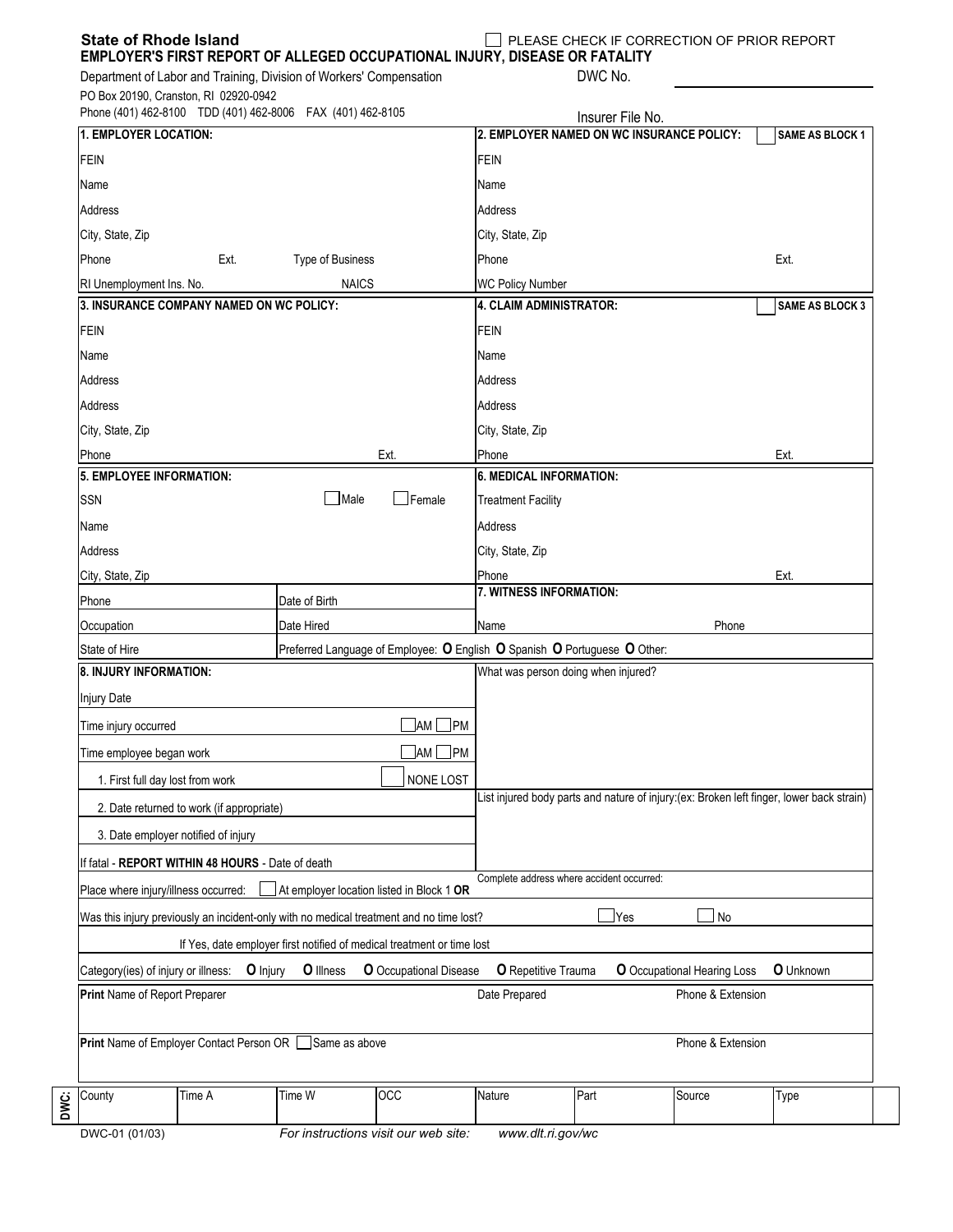# **EMPLOYER'S FIRST REPORT OF ALLEGED OCCUPATIONAL INJURY OR DISEASE (DWC-01)**

By law, the employer must complete a First Report of Injury for an employee for any work-related injury, if that injury requires any medical treatment or if the employee loses full wages for at least three (3) days.

The employer must also report any work-related death.

## **General Instructions:**

- Clearly print or type information into all of the areas of the First Report. INCOMPLETE FORMS MAY BE REJECTED.
- The First Report Form is to be completed by the employer.
- The First Report must be filed with Department of Labor and Training (DLT) within 10 days of knowledge of the injury OR within 48 hours of death. If you do not send in the First Report on time **or** if it is incomplete, you may be subject to a **\$250 fine**.
- Submit the original to Department of Labor and Training to the address on the form. Submit a copy to the Claim Administrator. The employer should keep a copy.
- **DO NOT ATTACH MEDICAL REPORTS to the DLT form.**

## **Definitions:**

*PLEASE CHECK IF CORRECTION OF PRIOR REPORT:* Check this box if you are sending in an amended form.

# *1. Employer Location:*

- *FEIN:* Employer's Federal Employer Identification Number.
- *Name:* The name of the business by which the employee was employed at the time of the injury.
- *Address (including city, state, zip):* Employer's mailing address.
- *Phone/Ext:* Phone number of the employer's facility. Include an extension if appropriate.
- *Type of Business:* Briefly describe the employer's purpose. (Ex. Restaurant; Jewelry Manufacturing; etc.)
- *RI Unemployment Ins. No.:* This number (ERN Employer Record Number) is assigned to employers by the Rhode Island Division of Taxation. Employers use this number on the Quarterly Tax and Wage Report form TX-17 for RI Unemployment Insurance and Temporary Disability Insurance taxes. The Division of Worker's Compensation will use this number for employer identification purposes only.
- *NAICS:* North American Industry Classification System, established by the US Census Bureau to provide common industry classifications based on the type of business. Visit www.census.gov and click on NAICS to locate the industry code. If this code is not available, be sure to complete 'Type of business' on the form.

*2. Employer Named on WC Insurance Policy:* If this information is the same as the information in Block 1, check the 'Same' box, complete the WC Policy Number, and move onto Block 3. If different, proceed below.

- *FEIN:* Federal Employer Identification Number of the employer listed on the WC Insurance Policy.
- *Name:* Insured named on the policy or the financially responsible self-insured employer, as certified by DLT.
- *Address (including city, state, zip):* Mailing address of the employer named on the WC Insurance Policy.
- *Phone/Ext:* Phone number of the named employer's facility. Include extension if appropriate.
- *WC Policy Number:* Number assigned to the WC contract or policy for that employer.

# *3. Insurance company named on WC Policy:*

- *FEIN:* WC insurance company's Federal Employer Identification Number.
- *Name:* Name of the licensed worker's compensation insurance carrier listed on the insurance policy, not the insurance agent or insurance group. List 'Self-Insured' if the company has been certified as self-insured by DLT.
- *Address (including city, state, zip):* Mailing address of the WC insurance carrier named on the WC Insurance Policy.
- *Phone/Ext:* Phone number of the named WC insurance carrier. Include extension if appropriate.

*4. Claim Administrator:* Identify the entity who will handle the claim, the insurer or a third party administrator. If this information is the same as the insurer information in Block 3, check the 'Same' box, and move to Block 5. If different, proceed below.

- **FEIN:** Federal Employer Identification Number of the company administering the claim.
- *Name:* Name of the WC insurance carrier, third party administrator, or self-insured employer responsible for administering the claim.
- *Address (including city, state, zip):* Mailing address of the claim administrator.
- **Phone/Ext:** Phone number of the claim administrator. Include extension if appropriate.